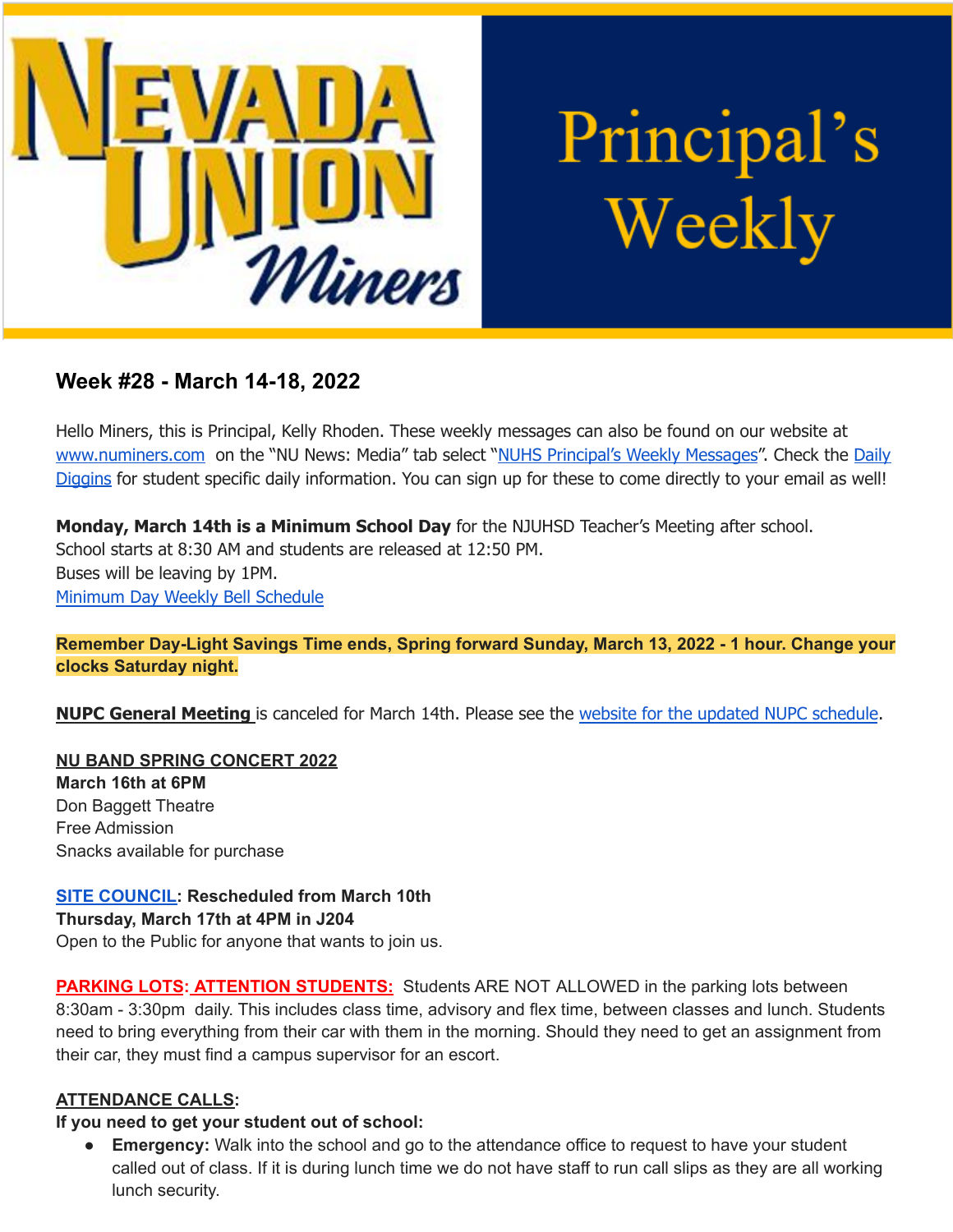- **Non-Emergency:** Call the attendance office and leave a message in the morning if you need your student to be excused from class. Have your student pick up their call slip from the attendance clerks when they arrive at school or during the passing period.
	- $\circ$  We can arrange a student TA to take a call slip to your student if necessary.

Please leave a message on your attendance clerk's phone. The attendance clerk's do check their messages on a regular basis, but due to the volume in their office they are not always able to answer phone calls as they come in. You can find their numbers anytime on the homepage of the website at [numiners.com](https://nevadaunion.njuhsd.com/).

> **ATTENDANCE OFFICE Report an Absence: Last Names A-L** x2012 **Last Names M-Z** x2018

**YEARBOOKS:** It's been a wild ride so far! Your yearbook staff is capturing all of it in the pages of the 2022 Prospector yearbook. Reserve your discounted copy now before it sells out! Visit [YearbookOrderCenter.com](https://www.yearbookordercenter.com/jobSearch/displayHome) to get ready for friends' signatures and forever memories of this school year.

### **ATHLETICS:**

NUHS Athletics [Schedules](https://nevadaunion.njuhsd.com/Athletics/Sports-Calendar--Schedules/index.html)

**Spring Sports** are beginning to organize! If you haven't already registered for a spring sport, now is the time to do so. Please see How to [Register](https://nevadaunion.njuhsd.com/Athletics/How-to-Register-For-a-Sport/index.html) for a Sport under the Athletics tab on the NU website: a sports physical and an approved FamilyID.com registration are both necessary to practice. If you already have an approved registration on file, please edit and add the new sport keeping in mind that you can only register for one sport per season.

Athletic [Registration:](https://nevadaunion.njuhsd.com/Athletics/How-to-Register-For-a-Sport/index.html) Make sure you register your student to participate in sports now and in the future. This registration must be completed annually.

**SCHOOL [CALENDAR](https://nevadaunion.njuhsd.com/Information/Calendar-School-Year-2021-2022/index.html):** The Nevada Union High School calendar has been updated with the removal of the remaining emergency closure make-up days. School will now be in session on March 21, (due to 12/14 snow closure); April 29 and May 16, (due to February 24 & 25 school closures).

**COVID UPDATES:** Testing in the Wrestling Gym is now 7:30am - 8:30am on Monday and Thursdays. Please see the District [website](http://njuhsd.com) for COVID related information.

#### **FUTURE DATES:**

# **NEVADA UNION CHOIR MADRIGAL DINNER: Friday, March 25, 2022 7-9:30pm Saturday, March 26, 20225-7:30pm** St. Joseph's Cultural Center, 401 S. Church Street Tickets: \$45 online at [Nevada](http://www.nuchoir.org/) Union Choir Tickets WILL NOT be sold at the door.